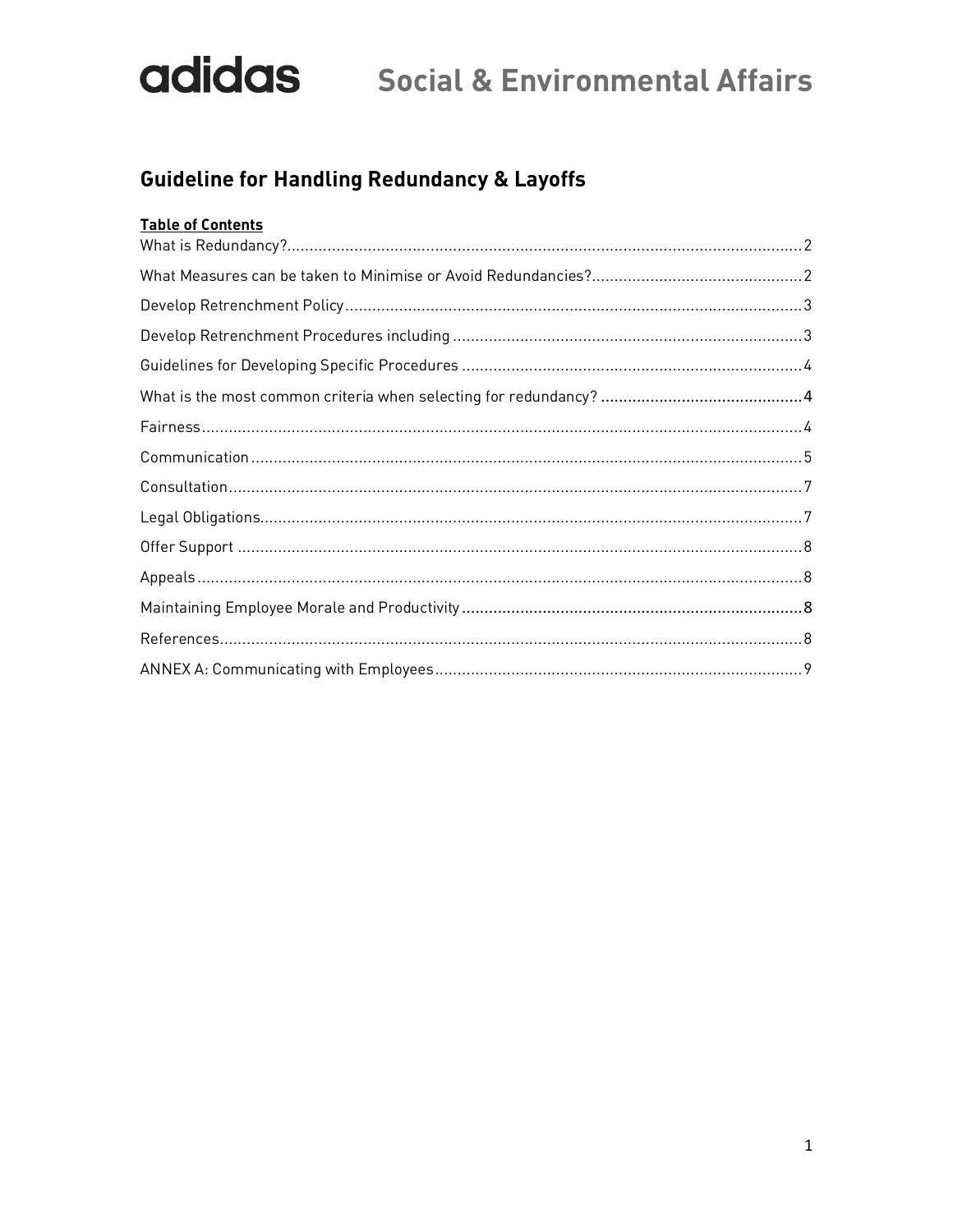### **What is Redundancy?**

For the purposes of these guidelines the terms redundancy $^1$ , layoff $^2$  and retrenchment are used interchangeably and describe the situation where the employment of a worker is terminated because:

- a business is closing down, either completely or at a particular site or
- there is a diminishing need for the employee to carry out work of a particular kind, for example due to structural or economic factors (e.g., a slow-down and/or cost cutting measures) or technological advances and automation.

This document is issued to provide general guidance to our business partners on how to handle planned redundancies or layoffs. These guidelines are based on a review of available published materials and reflect international practice.

#### **What Measures can be taken to Minimise or Avoid Redundancies?**

Long-term options include:

- reviewing staffing levels to meet changes in the market
- agreeing changes in working practices in order to make savings in other areas
- withdrawing contracted-out work
- considering suitable alternative work
- considering relocation or transferring production
- allowing some workers to work part time and/or job share
- introducing early retirement

Short-term options include:

- reducing overtime and short-time working
- allowing workers to take paid leave or voluntary unpaid leave, or furloughed
- stopping recruitment, particularly of temporary staff
- deferring any bonus payments and/or additional benefits if cash flow is an issue
- pursuing a policy of retiring those already beyond retirement age.

 $1$ What constitutes "redundancy" may differ depending on how it is defined by local law. In the United Kingdom, for example, redundancy has a very specific statutory meaning.

<sup>&</sup>lt;sup>2</sup>Originally the term "layoff" referred exclusively to a temporary interruption in work, as when factory work cyclically falls off rather than to permanent termination of employment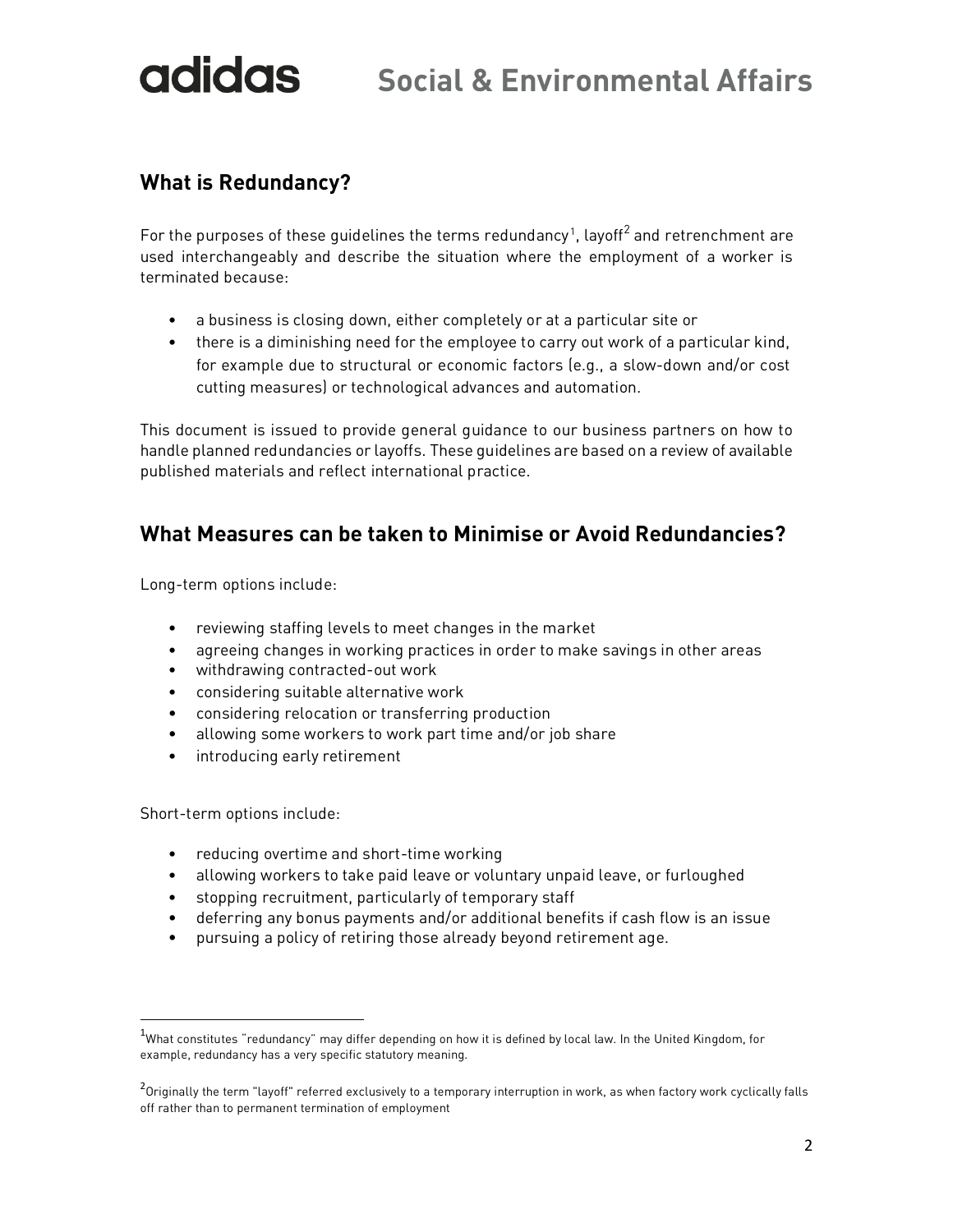## **Social & Environmental Affairs**

#### **Develop Retrenchment Policy**

Why do you need to develop a formal approach on how to handle downsizing or retrenchment?

- ensure fair and consistent treatment
- avoid uncertainty
- assist the process of change and business continuity
- reduce the possibility of conflict, misunderstanding, and stress within the workforce
- reduce your legal liabilities and potential claims for unfair dismissal
- be in compliance with adidas and local requirements

#### **Develop Retrenchment Procedures including:**

- decision on the numbers to be made redundant
- consult with trade unions or other elected employee representatives promptly and within time limits laid down by law
- disclose the required information
- allow the appropriate representatives access to the affected employees
- notify and seek the support of government where necessary
- extend the consultative exercise to others affected by the redundancy programme
- call for volunteers, where appropriate
- consider availability of other work or retraining
- select employees for redundancy based on an agreed objective and transparent procedure
- inform employees as soon as possible of their impending redundancies
- allow them time off to look for work or to arrange training and seek new employment
- issue dismissal notices timely in accordance with local regulation
- manage worker appeals
- promptly settle any redundancy pay
- offer guidance and counseling to those affected.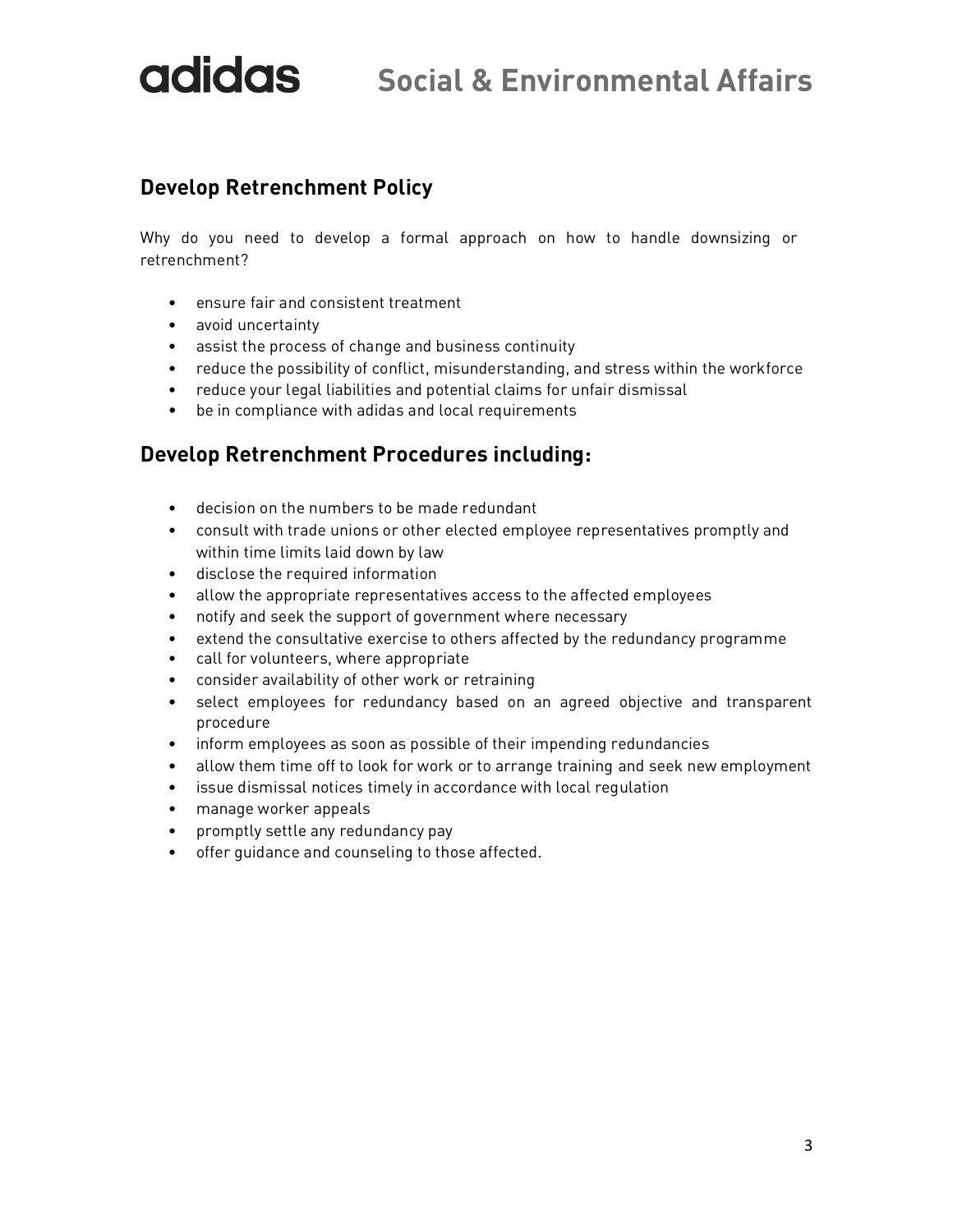### **Guidelines for Developing Specific Procedures**

#### **When should a Guideline be created and communicated?**

To ensure an objective and orderly process during what can be a stressful time for all employees (regardless of whether or not they're directly impacted), it is important that the factory creates and communicates its redundancy policy and procedures to its workforce.

The documented process should already be "in place" and shared with the relevant workforce and union members/worker representatives (if available) well in advance and updated/reviewed on a routine basis.

#### **What are the most common criteria when selecting for redundancy?**

It is important to use criteria that are objective and non-discriminatory when deciding who is to be made redundant.

*Non-compulsory* selection criteria include:

- voluntary redundancy, and
- voluntary early retirement

Appropriate c*ompulsory* selection criteria include proper consideration of an employee's:

- proficiency through skills and qualifications,
- standard of work performance, and
- attendance or disciplinary records

Seniority and length of service may also be a factor when selecting those to be made redundant i.e. adopting LIFO (Last In, First Out) scheme. However, in some cases it may be appropriate to retain an employee with less seniority based on a variety of factors with a well-defined "rating" system to justify retaining a less senior employee (ex. junior employee possess a unique skillset; has documented outstanding performance reviews, etc.

If you are thinking of dismissing an employee(s) on the grounds of redundancy then follow a standard dismissal procedure.

Typically, this involves:

- informing the Department of Labour in written if required by law
- writing to the employee,
- setting out the reasons for the dismissal;
- meeting with the employee to discuss the dismissal; and, where necessary,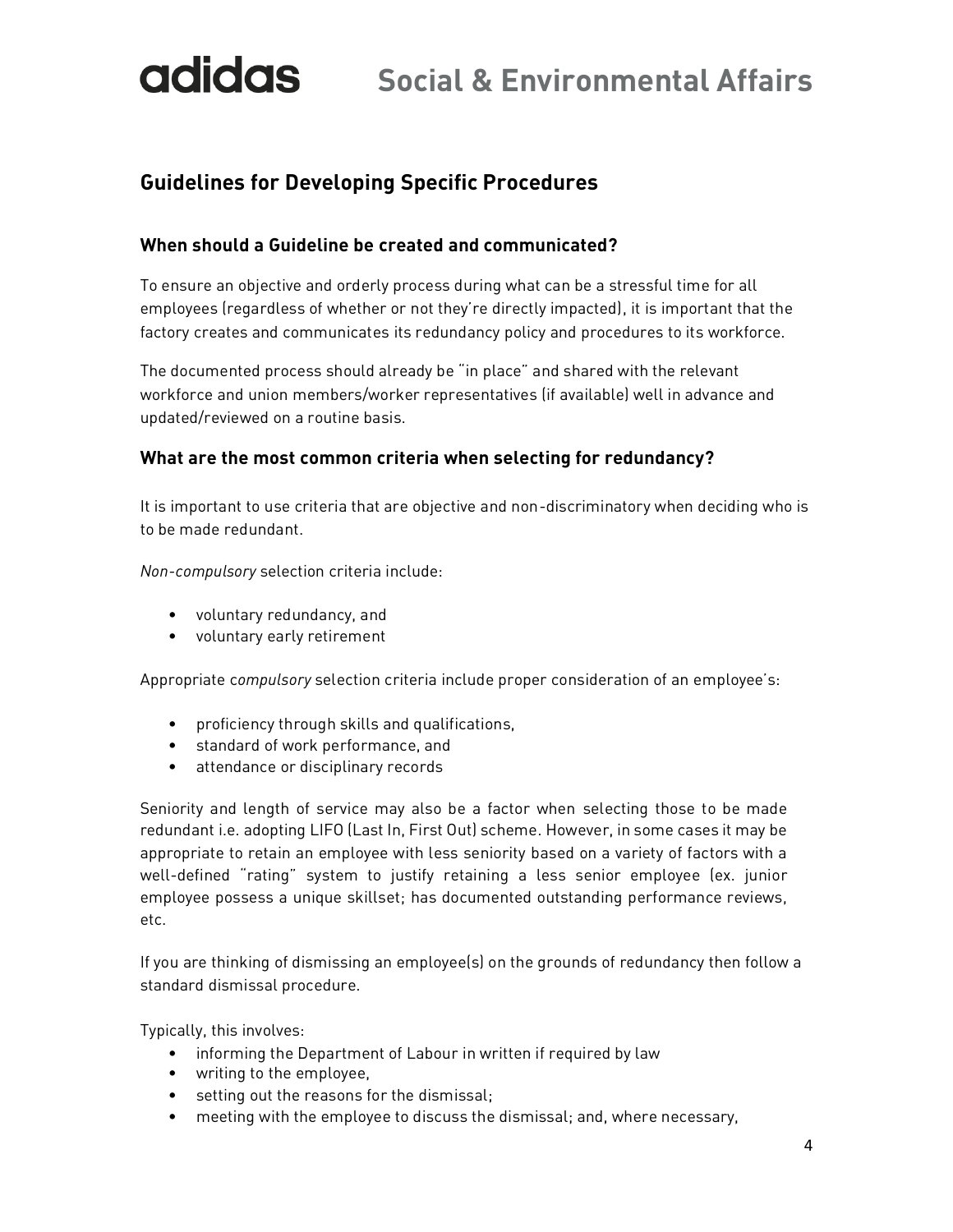• holding an appeal.

The specific procedure will vary by country, according to the requirements of the local labour law or may be detailed in a collective agreement with a trade union, where one exists.

It is important that all layoff decisions be properly documented and reviewed for compliance with personnel policies and non-discrimination policies and meet standards of fairness.

### **Fairness**

The employer must have a proper and *fair reason* for dismissing the employee and also follow a *fair procedure*.

Retrenchment or redundancy due to economic circumstances - where the employer is cutting down on staff or restructuring the work undertaken – is widely accepted as a 'fair' reason for dismissal. However, the factory should be prepared to confirm the economic situation that it is in, which is resulting in the need for them to take such actions as this question will also be raised by stakeholders, if workers are negatively impacted (ex. provide financial records; documented loss of business/orders/etc.).

A fair and objective procedure is a fully transparent one that involves full consultation with the workforce and/or their representatives, and proper notice of redundancy, a right of appeal and prompt payment of any outstanding wages, leave entitlements and severance.

#### **Communication**

How the retrenchment process will be communicated internally with the workforce, customers, any agents or intermediaries, and local authorities.

#### *Communication with Employees*

Redundancy affects people lives and their livelihoods. Clear and transparent communication is therefore very important. Communicate early and often with the workforce and be open and honest about the situation they are facing. Explain the reasons for the layoffs and the timeframe over which these will take place. See also *Direct engagement with the workforce*.

Expect those who are laid off to be upset and angry at losing their jobs, therefore take the time needed to properly prepare for, and conduct, a layoff notification meeting (see guidance given in Annex A). Those who are being retained will also be concerned about their job security and will be looking for assurances about the future.

Obtain employee feedback and be prepared to proactively address questions. Provide workers access to the grievance system.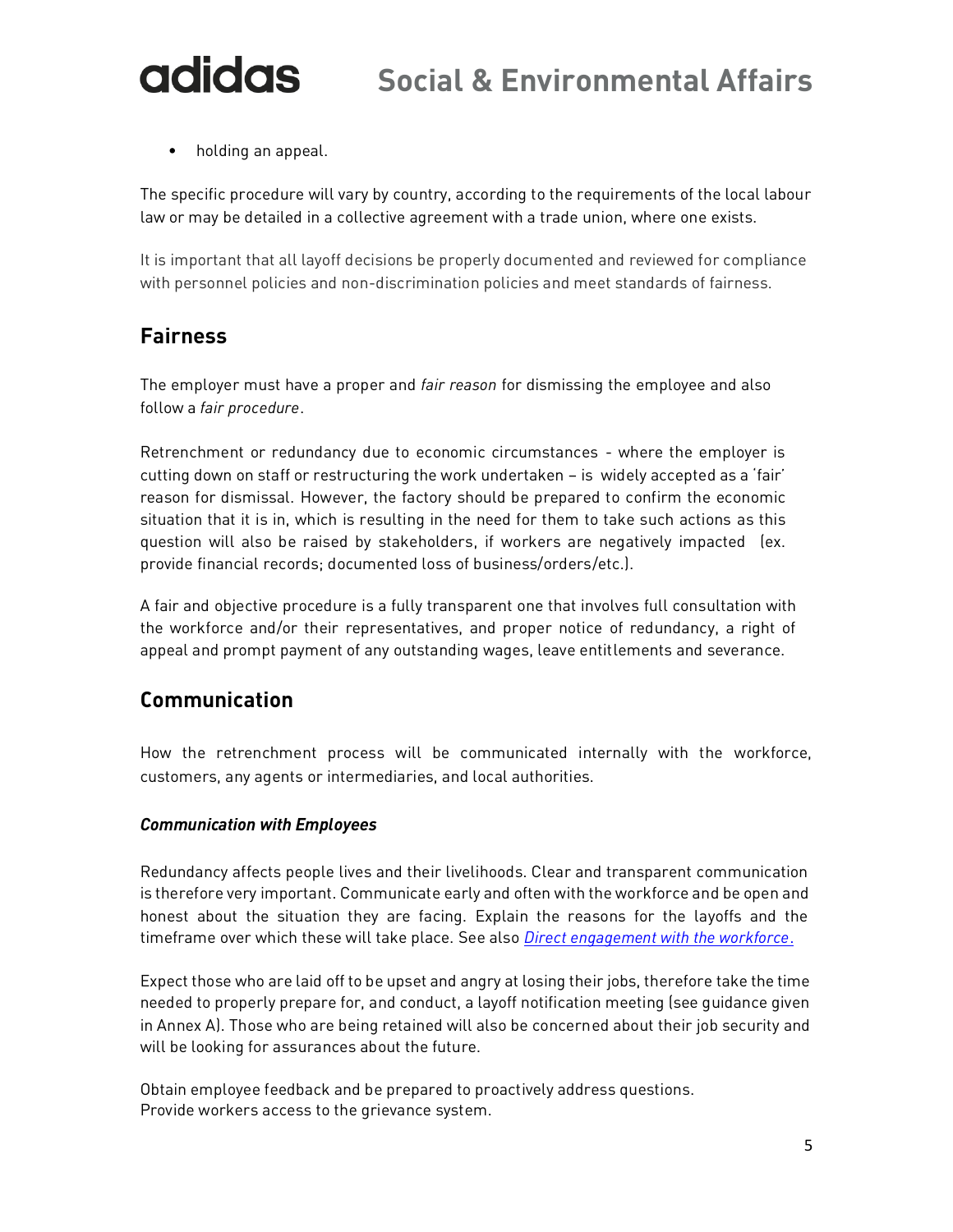For further suggestions see *Maintaining morale and productivity*.

#### *Information disclosed to trade union or employee representatives*

Suppliers should disclose in writing to the trade union or other elected employee representatives the following information:

- the reasons for the proposed redundancies
- the number and descriptions of those it is proposed to make redundant
- the selection method and how the dismissals will be carried out (including the proposed timescale)
- the proposed method of calculating severance, i.e. the redundancy payments.

In addition, it is good practice for suppliers to consult and, where appropriate, negotiate:

- relocation arrangements
- re-employment of workers (for example: re-hiring at other owned facilities or supporting workers to be recruited by nearby factories.)
- time off for employees to look for other work
- any retention of company benefits
- the length of trial periods in a new job where re-training is involved
- the effect on earnings if another job is accepted in preference to redundancy

#### *Direct engagement with the workforce*

Where employees have no formal representation, direct engagement with the workforce may be required, so the factory should assign a representative/team comprised of the factory's leadership to meet with the affected workers to outline the process and to answer their questions. As a minimum this will require the supplier to disclose:

- reasons for retrenchment
- alternatives considered including redeployment
- number of workers to be retrenched
- how it will be decided which workers to retrench
- when the dismissals will take place
- severance pay calculations and an explanation of how this was calculated
- what other help will be given to the workers who will be retrenched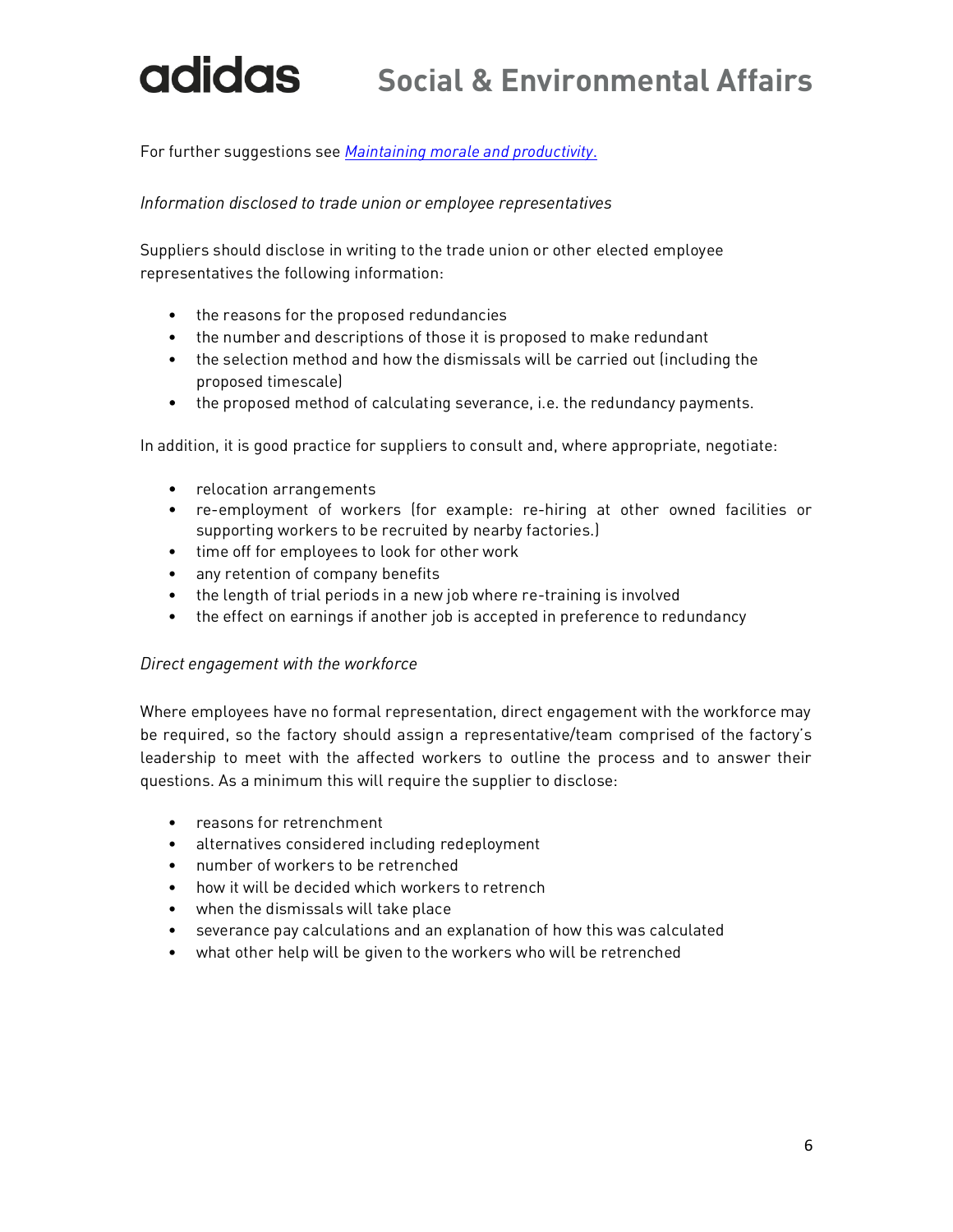**GOOD PRACTICE:** Factory shares with workers the Frequently Asked Questions (FAQ) list to proactively address the questions that workers may have. This helps factory to prevent rumours and inaccurate information. The FAQ includes the following key question:

- What actions have been taking by the management to mitigate a layoff?
- How are severance packages calculated?
- What is the selection criteria?
- Can an individual volunteer to be laid off?
- Are Managers and Supervisors subject to the layoff policy?
- What kind of assistance is provided to workers who are laid off?
- How is the appeal process if the workers think the layoff is unfair?
- Will there be more workers laid off?

*Engaging with Social & Environmental Affairs (SEA) department*

Where layoffs are planned, adidas has very clear expectations.

adidas expect its manufacturing partners, including those suppliers working for our licensees and agents, to notify SEA in advance of their plans and for these plans to take into account the guidance offered in this document.

We expect layoffs to be managed professionally and that our suppliers prepare and share with SEA a redundancy plan. The redundancy plan should set out the method for choosing the staff to be made redundant, the names and positions of those who are to be made redundant, their factory ID number, sex (male/female), marital status, years of service and contract status (full or part-time, permanent or temporary).

We would also expect a copy of the severance plan to be provided to SEA, which shows the calculation of severance for those being made redundant as well as their final pay which should including any outstanding wages, bonus payments, leave entitlements, etc. The payouts detailed in the severance plan should meet in full the requirements of the local labour law and be based on years of service.

Finally, we would expect the factory to share with SEA their communications plan, detailing how the decision on layoffs is to be communicated to the general workforce, to unions or worker representatives (where these exist) and to the individuals selected for redundancy.

#### **Consultation**

Suppliers must consult appropriate representatives when it is proposed to dismiss employees. Appropriate representatives are either representatives of a recognized trade union or other elected representatives of the affected employees.

Employee representatives may be elected solely for the purpose of consultation about specific redundancies or they could be part of an existing elected consultative body, for example a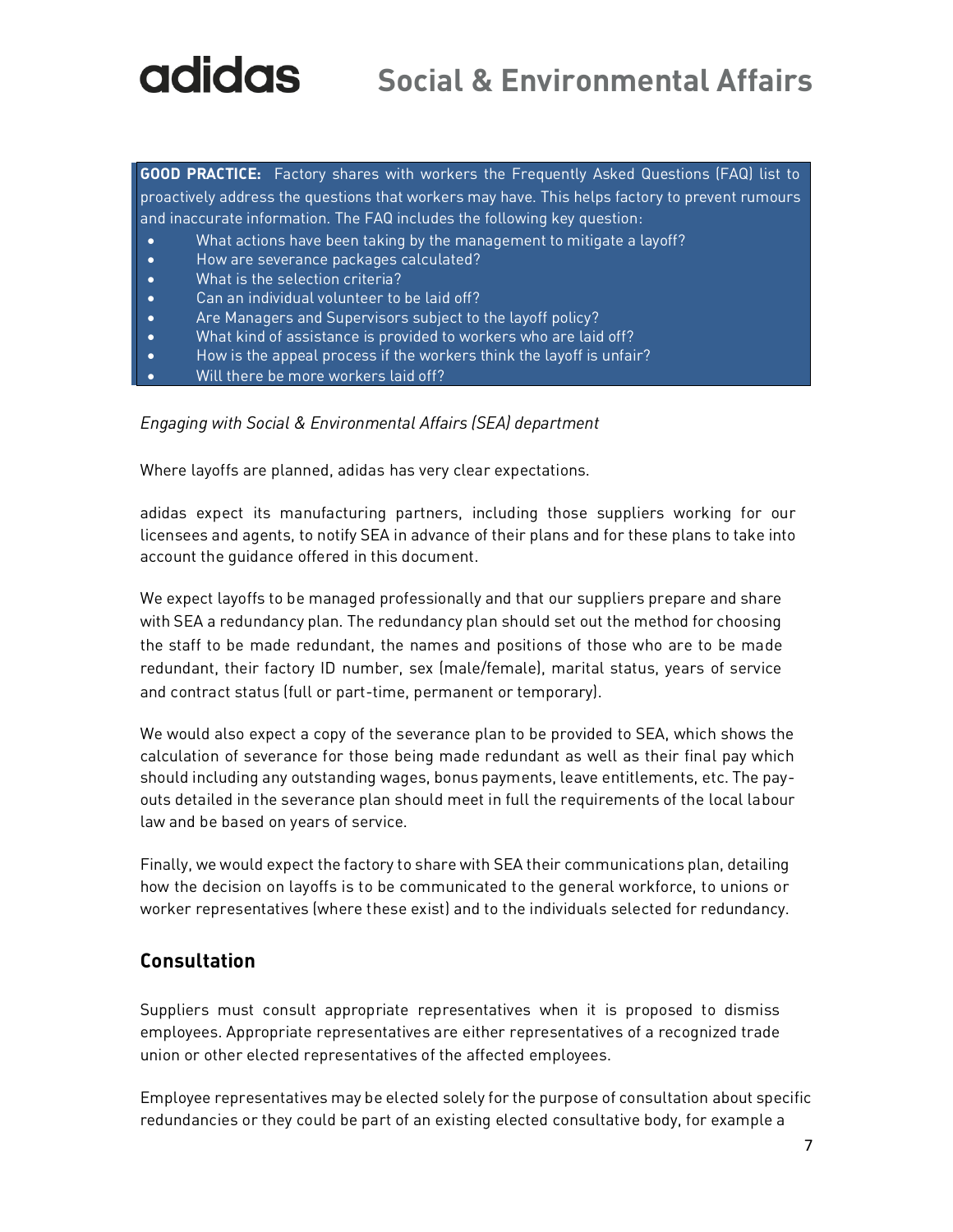works council or welfare committee. The process of consultation must be properly carried out, with a view to reaching agreement with the trade union or other elected employee representatives on key issues which should include ways of:

- avoiding the dismissals, where possible
- reducing the number of employees to be dismissed
- mitigating the effects of dismissals and fulfill any required duties/obligations as defined in the factory's Collective Bargaining Agreement (CBA), if there is one.

The procedures should include engagement with civil society and community leaders to ensure that feedback on specific sensitivities and impacts for workers are considered in retrenchment process.

Minimum periods of consultation are normally laid down in the law and may vary depending on the nature and scale of the redundancy.

However, it is a good practice to consult in all cases at the earliest opportunity, i.e. at the point where a potential redundancy situation is identified and prior to formal notification to employees of their redundancy.

#### **Legal Obligations**

As a core principle of the Workplace Standards, adidas requires our business partners to meet in full their legal obligations, including notification, consultation and the payment of severance to workers who are laid off. Suppliers should familiarize themselves with the applicable laws and regulations related to redundancy and seek outside legal advice if necessary.

Please note that certain individuals may have special protection under the law (ex. pregnant women, those workers who are suffering long-term illness or disabled.

#### **Offer Support**

Every supplier must act responsibly and provide information and assistance to each employee who is laid-off. In some countries, unemployment insurance, medical entitlements and re-training schemes may be available to workers who have been made redundant. HR managers should advise laid-off workers on the steps to take to register for government aid.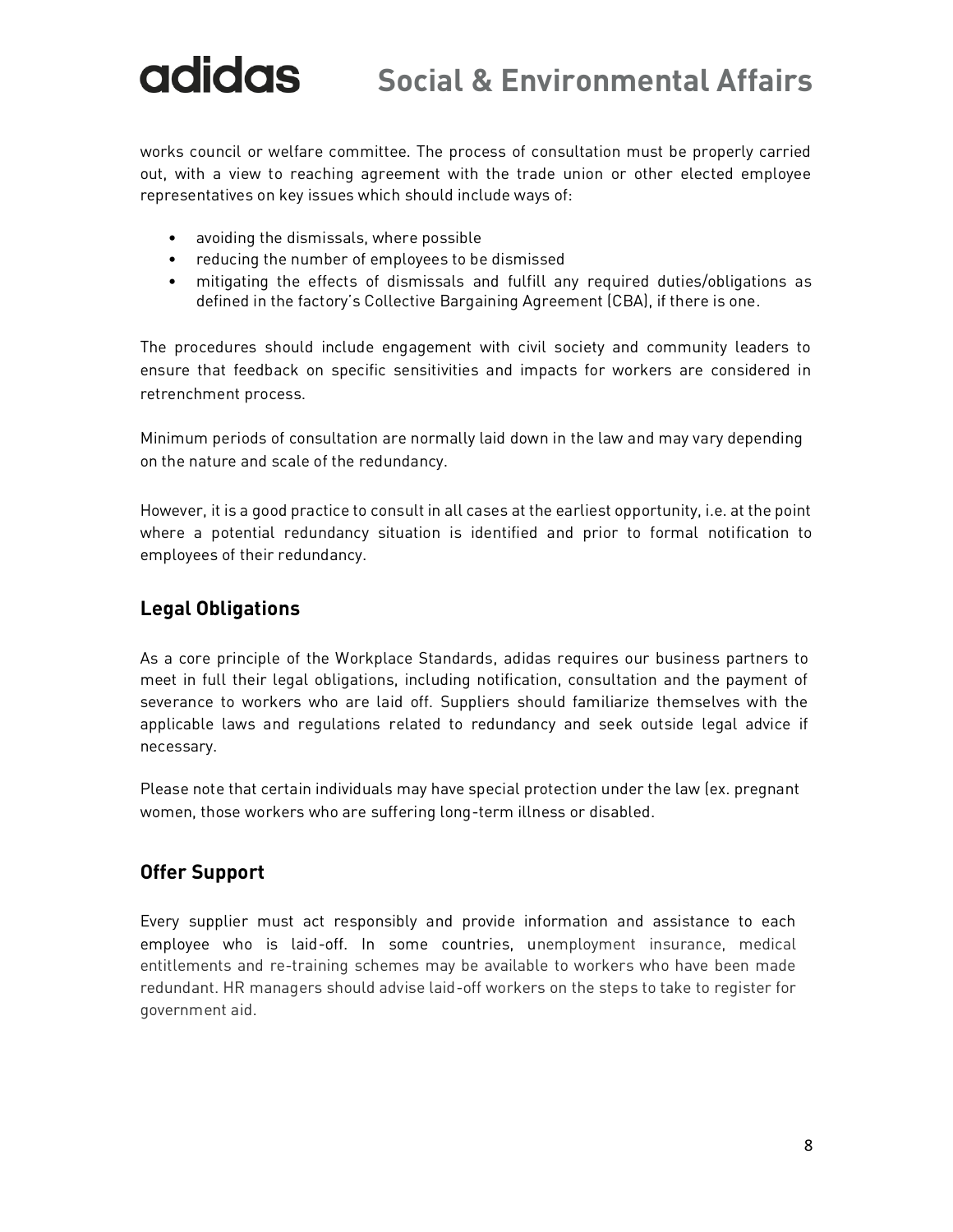#### **Appeals**

Workers should have the right to appeal against their dismissal due to redundancy. The right of appeal and the procedure under which he (or she) can exercise that right should be clearly communicated to the employee at the time they are notified of the layoff. Employees who appeal will have the right to be accompanied by a trade union representative or a workplace colleague. The opportunity and process for appeal should follow the requirements of the local law.

#### **Maintaining Employee Morale and Productivity**

There are many ways factory managers and supervisors can facilitate employee morale during difficult economic times:

- Provide constant, open, and empathic communication to employees throughout the layoff process. This promotes trust and can reduce problems with morale and productivity.
- Communicate continuously with employees before, during, and after downsizing to the extent possible, both formally and informally. This can best be accomplished through the use of multiple media, i.e. staff meetings, newsletters, audio-visual aids, memos, e-mails, informal meetings, one-t- one and group meetings.
- Provide updates with accurate information, which helps dispel rumours or inaccurate information.
- Communicate with those who keep their jobs, as these employees also feel the impact of their co-workers' layoff, e.g. increased uncertainty, and/or changed work duties.

#### **References**

These guidelines draw on the UK's Advisory, Conciliation and Arbitration Service (ACAS)

*Advisory Booklet on Redundancy Handling*, March 2008 and adidas's internal *Factory Termination Standard Operating Procedure*, July 2007, FLA Guidance for Affiliated Companies: Ensuring Responsible Factory Retrenchment, Exit, and Closure, June 2021. Other sources include: UC Santa Cruz, *Management Guide to Staff Layoffs*, January 2009; UCI Office of Human Resources, *Best Practices for Managing Layoffs: Practical Information for Managers & Supervisors*, February 2004; and Education Training Unit, *Paralegal Manual*, March 2008.